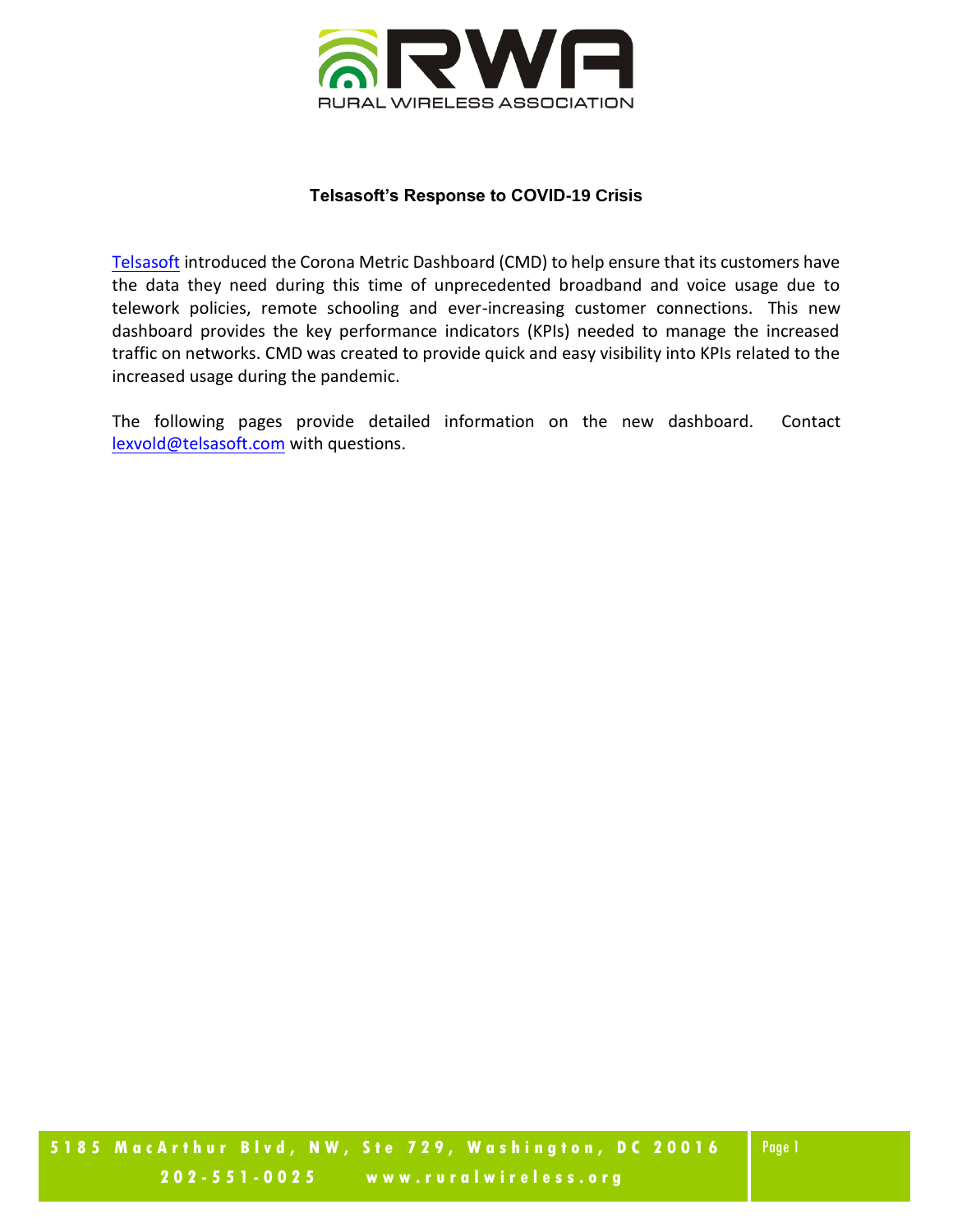

Dear Telsasoft Customer,

Telsasoft is committed to ensuring that you have the data you need during this time of unprecedented broadband and voice usage due to telework policies, remote schooling and ever-increasing customer connections.

We are pleased to introduce the Corona Metric Dashboard (CMD). This new report is available upon request and will provide the key performance indicators (KPIs) you need to manage the increased traffic on your network. CMD was created to provide you quick and easy visibility into KPIs related to the increased usage we're seeing during the pandemic.

## **What will Telsasoft customers receive if they request the CMD?**

Telsasoft customers who request CMD will receive a free daily email with six metrics that are critical to monitor in the coming days, weeks and months of uncertainty. The KPIs (see sample below) included are:

- GBytes over time per market per technology
- MOU over time per market per technology
- Top 5 cells by connected users for yesterday with 30 day history
- Top 5 cells by resource block utilization for yesterday with 30 day history
- Top 5 cells by biggest GByte increase over 4 weeks (minimum 25 GB yesterday)
- Top 5 cells by biggest GByte decrease over 4 weeks (minimum 25 GB 4 weeks ago)

"Pioneer truly appreciates this new dashboard report and the speed with which Telsasoft has made it available," commented Jeff Wittrock, Department Manager of RF and Network Services at Pioneer in Oklahoma. "In the past 10 days alone, we've seen a spike in many of these areas, and having a dashboard highlighting these KPIs will allow us to mitigate risk in our networks during these extraordinary times."

## **What if I want something else?**

We believe the CMD report is applicable to the greatest number of our customers. Should you require metrics beyond the free CMD report, please contact Chris Lexvold at [lexvold@telsasoft.com.](mailto:lexvold@telsasoft.com)

## **How to Subscribe**

Contact us at [lexvold@telsasoft.com](mailto:lexvold@telsasoft.com) to request the Telsasoft Corona Metric Dashboard.

Feel free to reach out if you need anything from Telsasoft. And above all, we hope you are staying safe and healthy.

Best, Roger Schmitz, CEO **Telsasoft** 

**CMD sample below:**